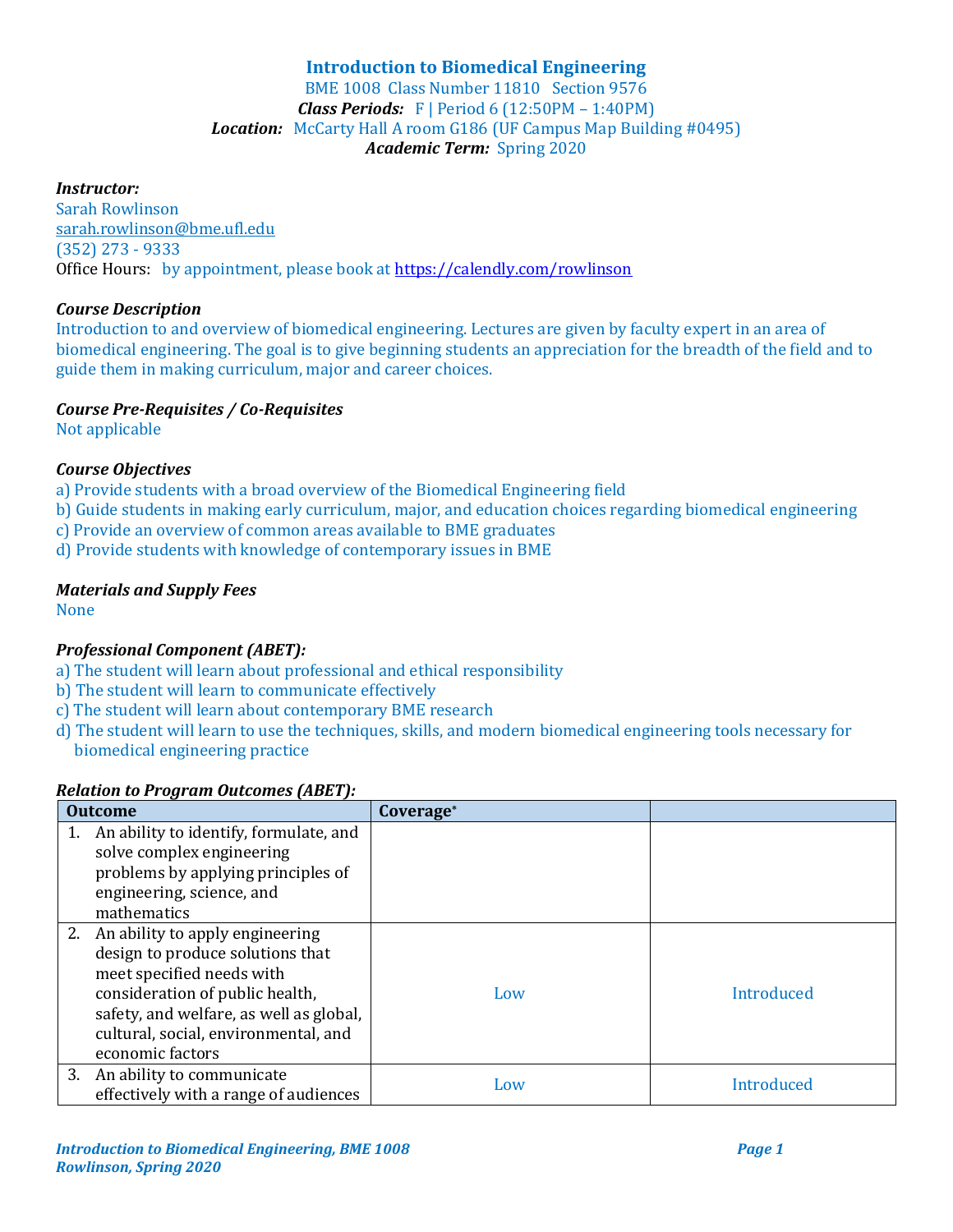| An ability to recognize ethical and<br>4.<br>professional responsibilities in<br>engineering situations and make<br>informed judgments, which must<br>consider the impact of engineering<br>solutions in global, economic,<br>environmental, and societal<br>contexts | Medium<br>$**$                                                                                                                  | Introduced<br>$**$                                                                                                    |
|-----------------------------------------------------------------------------------------------------------------------------------------------------------------------------------------------------------------------------------------------------------------------|---------------------------------------------------------------------------------------------------------------------------------|-----------------------------------------------------------------------------------------------------------------------|
| 5.<br>An ability to function effectively on<br>a team whose members together                                                                                                                                                                                          |                                                                                                                                 |                                                                                                                       |
| provide leadership, create a                                                                                                                                                                                                                                          |                                                                                                                                 |                                                                                                                       |
| collaborative and inclusive                                                                                                                                                                                                                                           |                                                                                                                                 |                                                                                                                       |
| environment, establish goals, plan                                                                                                                                                                                                                                    |                                                                                                                                 |                                                                                                                       |
| tasks, and meet objectives                                                                                                                                                                                                                                            |                                                                                                                                 |                                                                                                                       |
| An ability to develop and conduct<br>6.                                                                                                                                                                                                                               |                                                                                                                                 |                                                                                                                       |
| appropriate experimentation,                                                                                                                                                                                                                                          |                                                                                                                                 |                                                                                                                       |
| analyze and interpret data, and use                                                                                                                                                                                                                                   |                                                                                                                                 |                                                                                                                       |
| engineering judgment to draw                                                                                                                                                                                                                                          |                                                                                                                                 |                                                                                                                       |
| conclusions                                                                                                                                                                                                                                                           |                                                                                                                                 |                                                                                                                       |
| 7. An ability to acquire and apply new                                                                                                                                                                                                                                |                                                                                                                                 |                                                                                                                       |
| knowledge as needed, using                                                                                                                                                                                                                                            | High                                                                                                                            | Introduced                                                                                                            |
| appropriate learning strategies                                                                                                                                                                                                                                       | <b>The Contract of the Contract of the Contract of the Contract of the Contract of the Contract of the Contract o</b><br>.<br>. | <b>The Contract of the Contract of the Contract of the Contract of the Contract of the Contract of the Contract o</b> |

\*Coverage is given as high, medium, or low. An empty box indicates that this outcome is not covered or assessed in the course.

\*\*Data is collected to assess this student outcome

## *Required Textbooks and Software*

Canvas access via website and/or smartphone application

# *Recommended Materials*

*The following websites provide a nice overview of the BME field and current events:*

- <http://bme.ufl.edu/> (Information on our faculty, research, and laboratories)
- <http://bme.ufl.edu/academics/undergraduate> (Information on the undergraduate UF BME curriculum)
- <http://www.bmes.org/> (Check out the undergraduate research section for career connections, news and press, and other resources)
- <http://whitaker.org/> (Check out undergraduate research programs and summer programs)
- <https://www.nibib.nih.gov/> (Information on recent advances in Biomedical Engineering and government funding in BME).
- <https://www.embs.org/> (Information on the IEEE Engineering in Medicine and Biology Society)
- <https://www.crc.ufl.edu/students/events-and-programs/> (UF Career Resource Center events)

#### *Course Schedule*

- January 10: Dr. Sarah Rowlinson, BME Lecturer & Undergraduate Coordinator, and BMEntors [Introduction to the BME Department]
- January 17: Dr. Dan Ferris, BME Professor [Neural Systems and Rehabilitation]
- January 24: Dr. Wes Bolch, BME Professor [Medical Physics]
- January 31: Dr. Curt DeGroff, COM Professor and BME Affiliate Faculty [Pediatric and Congenital Echocardiography, Valve Development]
- February 7: Dr. Hugh Fan, ME Professor and BME Affiliate Faculty [Microfluidics and BioMEMS Technologies]
- February 14: Dr. Ana Martin-Ryals, ABE Assistant Professor and Undergraduate Coordinator [Biosensors]
- February 21: Dr. Lakiesha Williams, BME Associate Professor [Traumatic Brain Injury & Soft-Tissue Mechanics]
- February 28: Dr. Jen Nichols, BME Assistant Professor [Biomechanics, Muscoskeletal Modeling, and Predictive Simulation]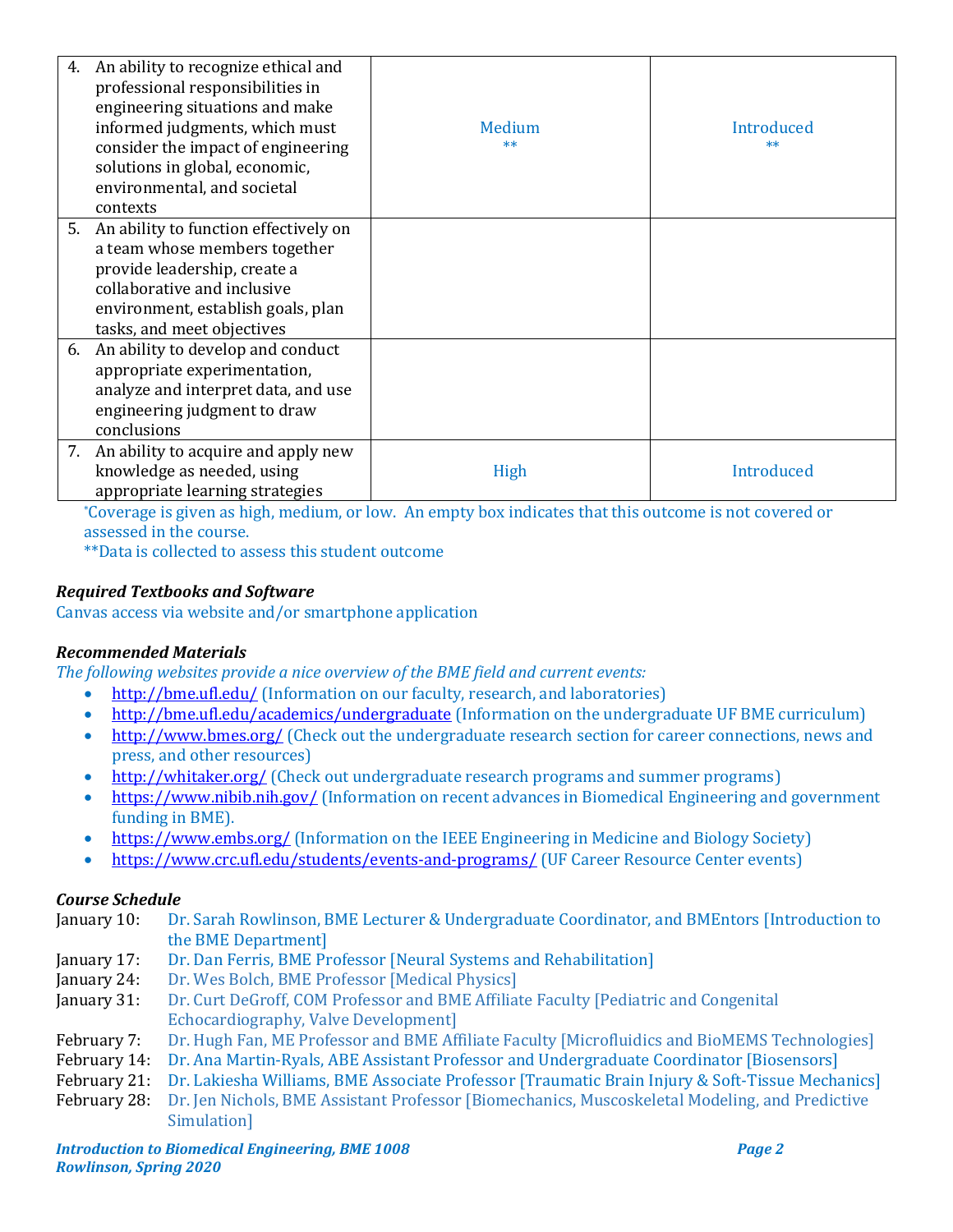| March 6:           | No Class - Spring Break                                                                                        |
|--------------------|----------------------------------------------------------------------------------------------------------------|
| March 13:          | Mr. Bill McElroy, HWCOE Engineering Leadership Institute [Engineering Professionalism & Ethics]                |
| March 20:          | Mr. Bill McElroy, HWCOE Engineering Leadership Institute [Engineering Professionalism & Ethics]                |
| March 27:          | Dr. Ruogu Fang, BME Assistant Professor [Big Data Analytics, Brain Informatics, and Medical Image<br>Analysis] |
| April 3:           | Mr. Bill McElroy, HWCOE Engineering Leadership Institute [Engineering Professionalism & Ethics]                |
| April 10:          | BME Design – Dr. Jen Nichols, BME Assistant Professor [Junior Design] and Dr. Eric Fuller, BME                 |
|                    | Lecturer [Senior Design]                                                                                       |
| April 17:          | Dr. Kyle Allen, BME Associate Professor and outgoing Associate Chair for Undergraduate Studies;                |
|                    | and Dr. Lee Murfee BME Associate Professor and incoming Associate Chair for Undergraduate                      |
|                    | <b>Studies [BME Curriculum and Careers]</b>                                                                    |
| April 22:          | Last Day of Classes                                                                                            |
| April 23-24        | <b>Reading Days</b>                                                                                            |
| April $25 - May 1$ | Final Exams. BME 1008 DOES NOT have a final exam                                                               |

# *Attendance Policy, Class Expectations, and Make-Up Policy*

- *Attendance is required and will make up a substantial part of your final grade*. Every lecture will have a unique sign-in passcode that you will submit via canvas. Don't forget to submit the passcode immediately after it is provided, via either laptop entry or Canvas app on a smartphone. If you do not submit the passcode in a timely matter, you will not receive attendance credit. Do not share attendance passcode with peers not present
- If you are disruptive to the class, fall asleep, use your computer or phone or do crossword puzzles during class, attendance credit will be deducted.
- 20% will be deducted for quizzes and assignments submitted late
- Excused absences must be consistent with university policies in the undergraduate catalog [\(https://catalog.ufl.edu/ugrad/current/regulations/info/attendance.aspx\)](https://catalog.ufl.edu/ugrad/current/regulations/info/attendance.aspx) and require appropriate documentation. Please let the instructor know ahead of time of your absence!
	- o It is not possible to "make-up" an excused absence, instead that particular day's absence will not count towards your final grade (it will remain a non-grade in the gradebook)
- Final exams are determined by course meeting times, except for certain large courses. No student is required to take more than three final exams in one day. If two exams are scheduled at the same time, assembly exams take priority over time-of-class exams. When two assembly exams or two time of class exams conflict, the course with the higher number will take priority. Instructors giving make-up exams will make the necessary adjustments

# *Evaluation of Grades*

| <b>Assignment</b>  | <b>Percentage of Final Grade</b> |
|--------------------|----------------------------------|
| Attendance         | <b>20%</b>                       |
| Quizzes            | <b>35%</b>                       |
| <b>Assignments</b> | 45%                              |
|                    | 100%                             |

# *Grading Policy*

| Percent       | Grade | Grade<br><b>Points</b> |
|---------------|-------|------------------------|
| $93.4 - 100$  | А     | 4.00                   |
| $90.0 - 93.3$ | A-    | 3.67                   |
| $86.7 - 89.9$ | B+    | 3.33                   |
| $83.4 - 86.6$ | B     | 3.00                   |
| $80.0 - 83.3$ | $B -$ | 2.67                   |
| $76.7 - 79.9$ | $C+$  | 2.33                   |
| $73.4 - 76.6$ | C     | 2.00                   |
| $70.0 - 73.3$ | C-    | 1.67                   |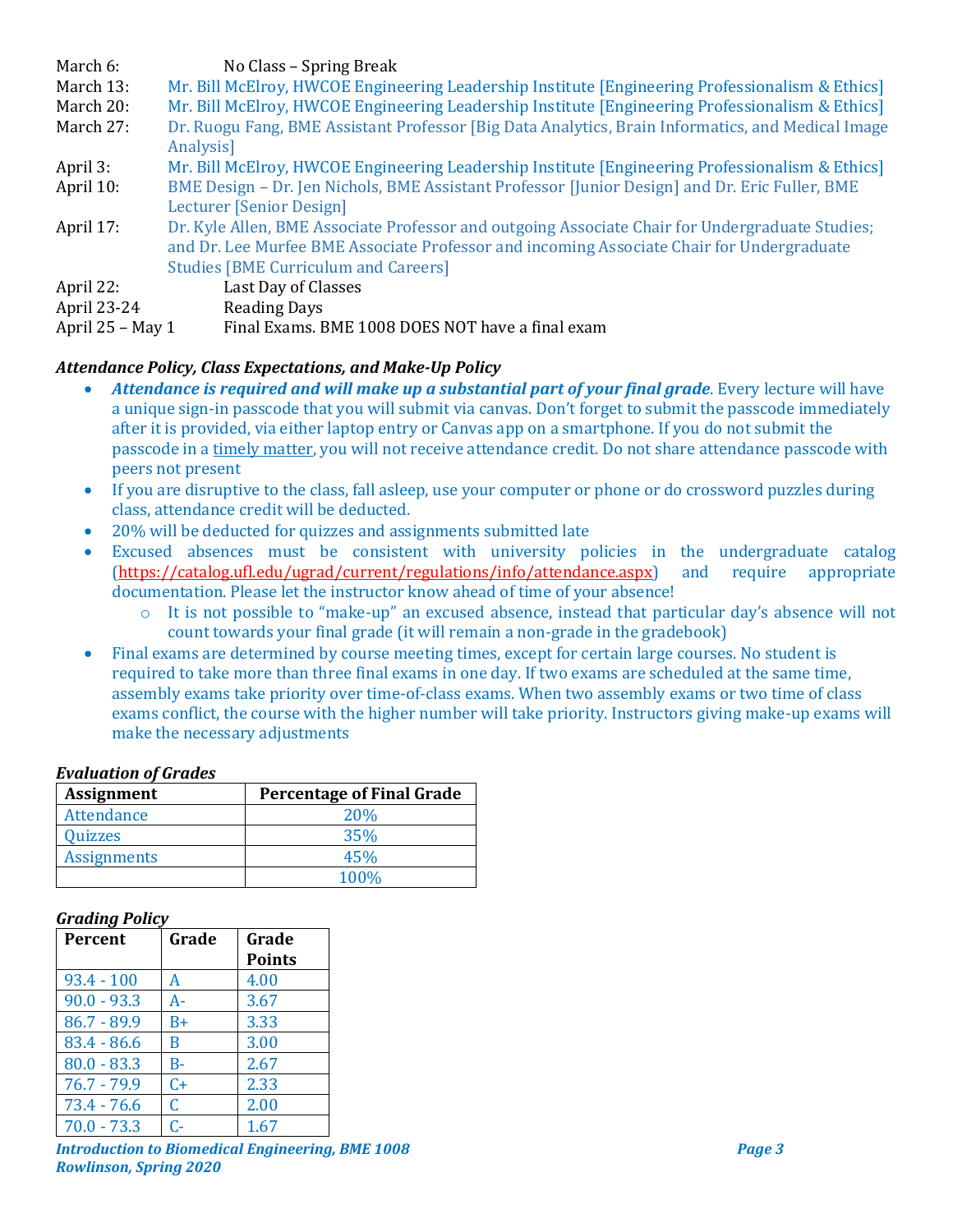| $66.7 - 69.9$ | $D+$ | 1.33 |
|---------------|------|------|
| $63.4 - 66.6$ | n    | 1.00 |
| $60.0 - 63.3$ | D-   | 0.67 |
| $0 - 59.9$    | F    | 0.00 |

More information on UF grading policy may be found at: <https://catalog.ufl.edu/ugrad/current/regulations/info/grades.aspx>

## *Students Requiring Accommodations*

Students with disabilities requesting accommodations should first register with the Disability Resource Center (352- 392-8565, https://www.dso.ufl.edu/drc) by providing appropriate documentation. Once registered, students will receive an accommodation letter which must be presented to the instructor when requesting accommodation. Students with disabilities should follow this procedure as early as possible in the semester.

## *Course Evaluation*

Students are expected to provide professional and respectful feedback on the quality of instruction in this course by completing course evaluations online via GatorEvals. Guidance on how to give feedback in a professional and respectful manner is available at [https://gatorevals.aa.ufl.edu/students/.](https://gatorevals.aa.ufl.edu/students/) Students will be notified when the evaluation period opens, and can complete evaluations through the email they receive from GatorEvals, in their Canvas course menu under GatorEvals, or via [https://ufl.bluera.com/ufl/.](https://ufl.bluera.com/ufl/) Summaries of course evaluation results are available to students a[t https://gatorevals.aa.ufl.edu/public-results/.](https://gatorevals.aa.ufl.edu/public-results/)

## *University Honesty Policy*

UF students are bound by The Honor Pledge which states, "We, the members of the University of Florida community, pledge to hold ourselves and our peers to the highest standards of honor and integrity by abiding by the Honor Code. On all work submitted for credit by students at the University of Florida, the following pledge is either required or implied: "On my honor, I have neither given nor received unauthorized aid in doing this assignment." The Honor Code [\(https://sccr.dso.ufl.edu/policies/student-honor-code-student-conduct-code/\)](https://sccr.dso.ufl.edu/policies/student-honor-code-student-conduct-code/) specifies a number of behaviors that are in violation of this code and the possible sanctions. Furthermore, you are obligated to report any condition that facilitates academic misconduct to appropriate personnel. If you have any questions or concerns, please consult with the instructor or TAs in this class.

#### *Plagiarism*

Plagiarism is a common infraction to the UF Honor Code. If you are confused as to what constitutes plagiarism, see here[: https://guides.uflib.ufl.edu/copyright/plagiarism.](https://guides.uflib.ufl.edu/copyright/plagiarism) Plagiarism on any of your assignments **will be reported to the Dean of Students as a UF Student Honor Code violation.** Also, note that **copying solutions for any assignment, regardless of the source (e.g. other students, pirated website solutions), will be treated as plagiarism.** If you have any questions or concerns, please consult with the instructor in this class. Note that failure to comply with this commitment will result in disciplinary action compliant with the UF Student Honor Code Procedures.

#### *Commitment to a Safe and Inclusive Learning Environment*

The Herbert Wertheim College of Engineering values broad diversity within our community and is committed to individual and group empowerment, inclusion, and the elimination of discrimination. It is expected that every person in this class will treat one another with dignity and respect regardless of gender, sexuality, disability, age, socioeconomic status, ethnicity, race, and culture.

If you feel like your performance in class is being impacted by discrimination or harassment of any kind, please contact your instructor or any of the following:

- Your academic advisor or Graduate Program Coordinator
- Robin Bielling, Director of Human Resources, 352-392-0903, [rbielling@eng.ufl.edu](mailto:rbielling@eng.ufl.edu)
- Curtis Taylor, Associate Dean of Student Affairs, 352-392-2177[, taylor@eng.ufl.edu](mailto:taylor@eng.ufl.edu)
- Toshikazu Nishida, Associate Dean of Academic Affairs, 352-392-0943[, nishida@eng.ufl.edu](mailto:nishida@eng.ufl.edu)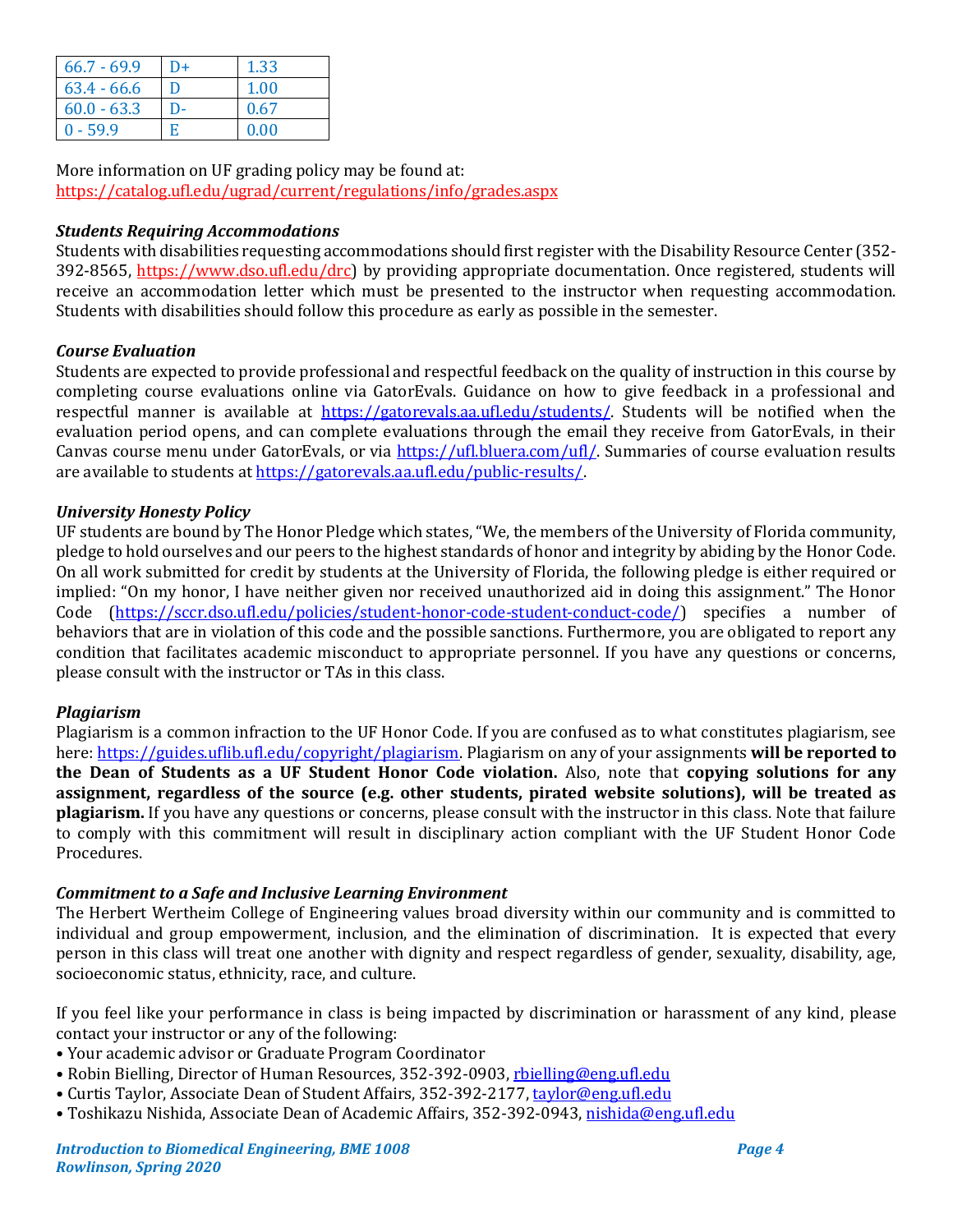# *Software Use*

All faculty, staff, and students of the University are required and expected to obey the laws and legal agreements governing software use. Failure to do so can lead to monetary damages and/or criminal penalties for the individual violator. Because such violations are also against University policies and rules, disciplinary action will be taken as appropriate. We, the members of the University of Florida community, pledge to uphold ourselves and our peers to the highest standards of honesty and integrity.

## *Student Privacy*

There are federal laws protecting your privacy with regards to grades earned in courses and on individual assignments. For more information, please see: <https://registrar.ufl.edu/ferpa.html>

#### *Campus Resources:*

#### *Health and Wellness*

## **U Matter, We Care:**

Your well-being is important to the University of Florida. The U Matter, We Care initiative is committed to creating a culture of care on our campus by encouraging members of our community to look out for one another and to reach out for help if a member of our community is in need. If you or a friend is in distress, please contact [umatter@ufl.edu](mailto:umatter@ufl.edu) so that the U Matter, We Care Team can reach out to the student in distress. A nighttime and weekend crisis counselor is available by phone at 352-392-1575. The U Matter, We Care Team can help connect students to the many other helping resources available including, but not limited to, Victim Advocates, Housing staff, and the Counseling and Wellness Center. Please remember that asking for help is a sign of strength. In case of emergency, call 9-1-1.

**Counseling and Wellness Center:** [http://www.counseling.ufl.edu/cwc,](http://www.counseling.ufl.edu/cwc) and 392-1575; and the University Police Department: 392-1111 or 9-1-1 for emergencies.

#### **Sexual Discrimination, Harassment, Assault, or Violence**

If you or a friend has been subjected to sexual discrimination, sexual harassment, sexual assault, or violence contact the **[Office of Title IX Compliance](https://titleix.ufl.edu/)**, located at Yon Hall Room 427, 1908 Stadium Road, (352) 273-1094, [title-ix@ufl.edu](mailto:title-ix@ufl.edu)

# **Sexual Assault Recovery Services (SARS)**

Student Health Care Center, 392-1161.

**University Police Department** at 392-1111 (or 9-1-1 for emergencies), o[r http://www.police.ufl.edu/.](http://www.police.ufl.edu/)

#### *Academic Resources*

**E-learning technical suppor***t*, 352-392-4357 (select option 2) or e-mail to Learning-support@ufl.edu. [https://lss.at.ufl.edu/help.shtml.](https://lss.at.ufl.edu/help.shtml)

**Career Resource Center**, Reitz Union, 392-1601. Career assistance and counseling[. https://www.crc.ufl.edu/.](https://www.crc.ufl.edu/)

**Library Support**[, http://cms.uflib.ufl.edu/ask.](http://cms.uflib.ufl.edu/ask) Various ways to receive assistance with respect to using the libraries or finding resources.

**Teaching Center**, Broward Hall, 392-2010 or 392-6420. General study skills and tutoring. [https://teachingcenter.ufl.edu/.](https://teachingcenter.ufl.edu/)

**Writing Studio, 302 Tigert Hall***,* 846-1138. Help brainstorming, formatting, and writing papers. [https://writing.ufl.edu/writing-studio/.](https://writing.ufl.edu/writing-studio/)